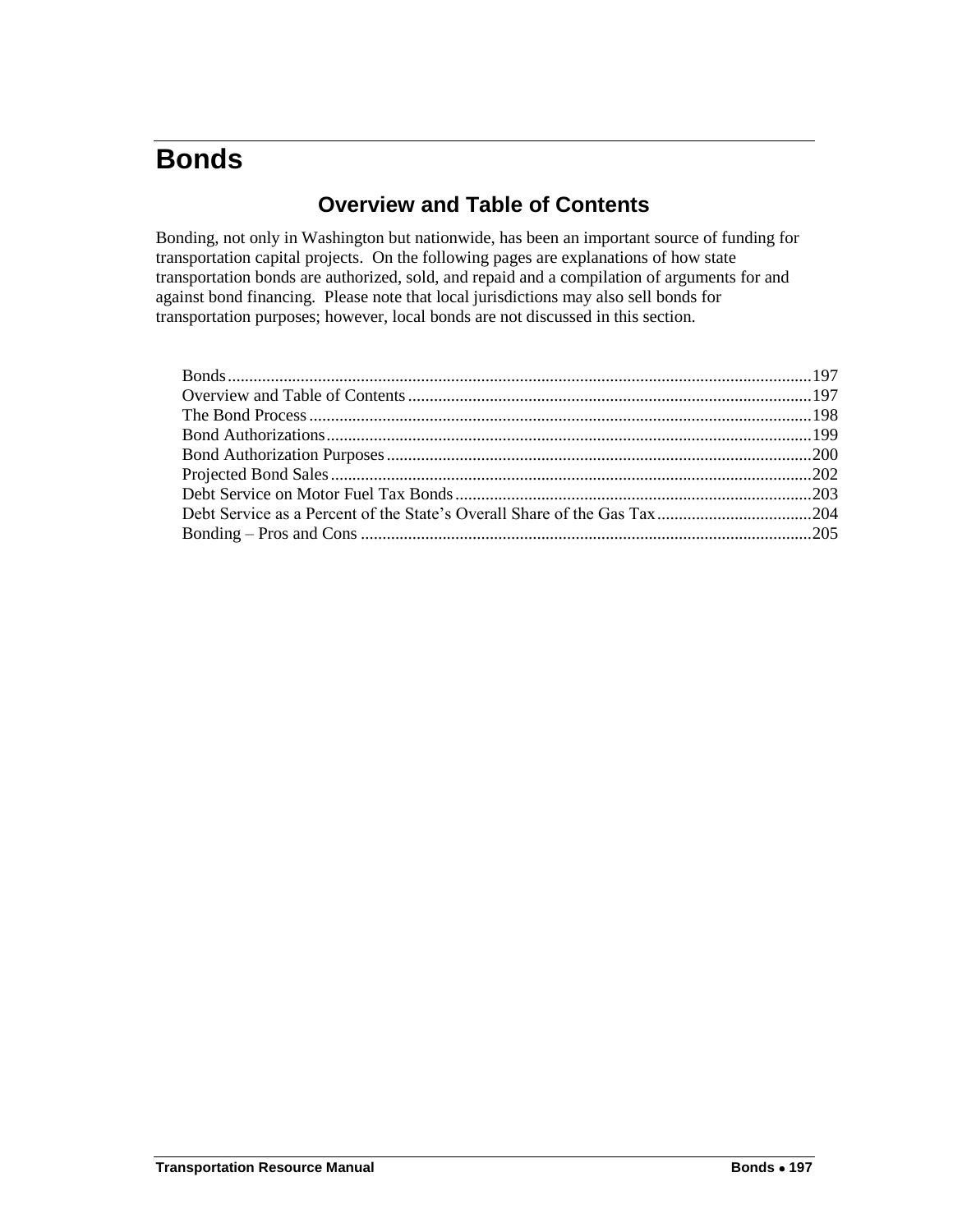# **The Bond Process**

<span id="page-1-0"></span>

The use of bond financing to support transportation capital projects follows a rigorous legal process. In order to sell bonds, the Legislature must enact a statute authorizing the sale of bonds for a specific purpose. This statute requires a 60% legislative majority vote or approval by the voters in a statewide referendum (e.g., Referendum 49). Before bond proceeds may be delivered, the Legislature must first appropriate expenditure authority and either the Secretary of Transportation or the Transportation Improvement Board (in the event of TIB bonds) must request the sale of bonds from the State Finance Committee.

Bond proceeds are only used for capital purposes.

- The Legislature must appropriate bond proceeds before they can be spent.
- Bonds are sold as requested by the Secretary of Transportation for Washington State Department of Transportation projects and the Transportation Improvement Board for Urban Arterial Trust Account and Transportation Improvement Account Program projects. Bonds are sold through the State Finance Committee, which is comprised of the State Treasurer, Governor, and Lieutenant Governor.
- State transportation bonds are referred to as "double-barrel" bonds. They are general obligation bonds, meaning they are secured by the full faith and credit of the state and are also secured by motor fuel taxes.
- Transportation bonds for the Tacoma Narrows Bridge are backed by tolls and are also backed by full faith and credit of the state as well as motor fuel taxes.
- Debt service on motor fuel tax general obligation bonds is paid from gas taxes. Debt Service on toll backed bonds is first payable from tolls, then Motor Fuel taxes.
- Rating agencies look at the state's financial health when assigning credit ratings to the motor fuel tax bonds.

Article VIII, Section 1(g) of the State Constitution exempts motor vehicle fuel tax bonds and motor vehicle license fees from the state debt limit.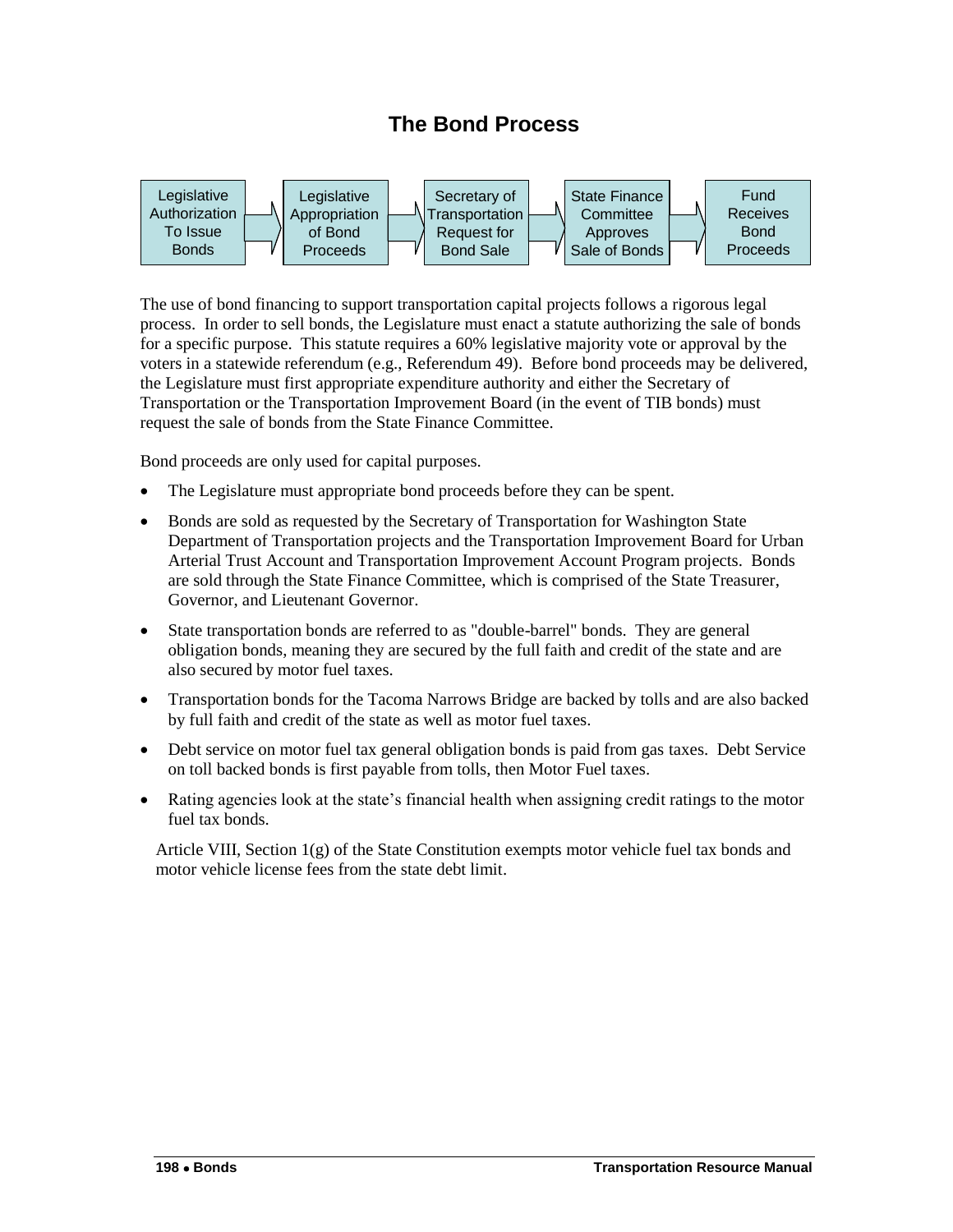# **Bond Authorizations**

<span id="page-2-0"></span>The Legislature first provided authority in 1951 to make use of bond funding for transportation purposes (RCW 47.10). The table below summarizes transportation bond authorizations that have not been sold entirely or that have remaining debt service requirements.

| <b>AUTHORITY</b>   |              | <b>PURPOSE</b>                                  | <b>AUTHORIZED</b>  | <b>UNSOLD AS</b>  |  |
|--------------------|--------------|-------------------------------------------------|--------------------|-------------------|--|
|                    |              |                                                 | <b>AMOUNT</b>      | OF 6/30/2011      |  |
|                    |              |                                                 | (\$Millions)       | (Estimate)        |  |
|                    |              |                                                 |                    | (\$Millions)      |  |
|                    |              | HIGHWAYS AND MISCELLANEOUS                      |                    |                   |  |
| Ch. 212            | L. 79 1st ES | North Richland Toll Bridge                      | 80.00              | 80.00             |  |
| Ch. 293            | L. 90        | <b>NW Region Headquarters</b>                   | 15.00              | 1.60              |  |
| Ch. 519            | L. 07        | Special Category C Highways                     | 600.00             | 225.83            |  |
| Ch. 432            | L. 93        | <b>Advance Highway Construction</b>             | 50.00              | 50.00             |  |
| Ch. 432            | L. 93        | Federal Demonstration Highways                  | 25.00              | .20               |  |
| Ch. 432            | L. 93        | <b>Local Programs</b>                           | 25.00              | 25.00             |  |
| Ch. 321            | L. 98        | State and Local Highways (Referendum 49)        | 1,900.00           | 162.14            |  |
| Ch. 519            | L. 07        | 2003 Transportation Projects                    | 3,200.00           | 901.45            |  |
| Ch. 147            | L. 03        | Multimodal Transportation Projects              | 349.50             | 120.95            |  |
| Ch. 519            | L. 07        | 2005 Transportation Partnership Projects        | 5,300.00           | 3,390.12          |  |
| Ch.472             | L.09         | State Route 520 Corridor Projects               | 1,950.00           | 1,718.00          |  |
|                    |              | <b>SUBTOTAL</b>                                 | 13,494.50          | 6,675.29          |  |
|                    |              | TRANSPORTATION IMPROVEMENT BOARD                |                    |                   |  |
| Ch.6               | L. 002 2d ES | <b>Transportation Improvement Acct. Program</b> | 100.00             | 7.51              |  |
|                    |              | PUBLIC-PRIVATE PARTNERSHIP PROGRAM              |                    |                   |  |
| Ch. 183            | L. 94        | <b>Public Private Partnerships</b>              | 25.63              | 6.21              |  |
| <b>GRAND TOTAL</b> |              |                                                 | <u>\$13.620.13</u> | <u>\$6.689.01</u> |  |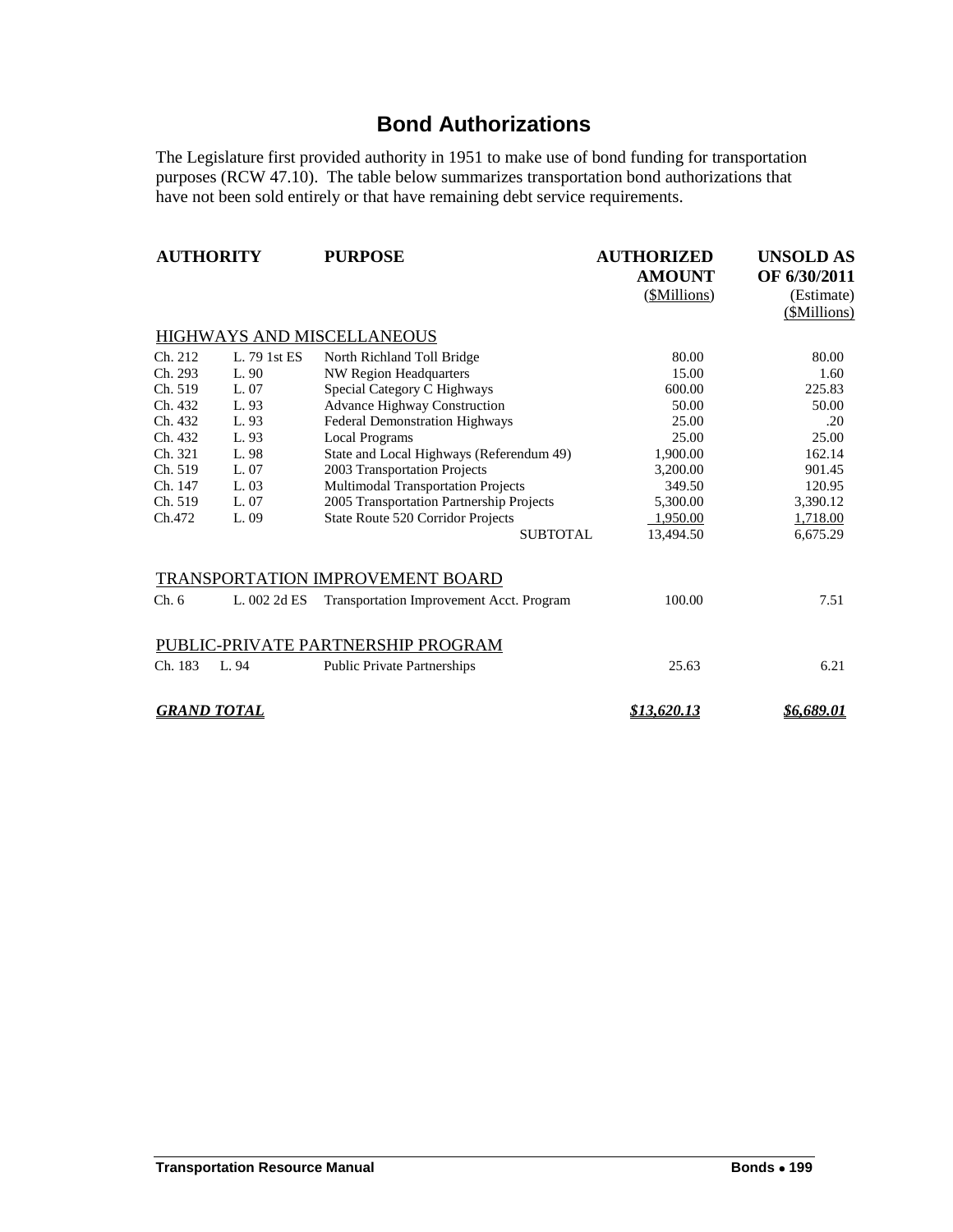# <span id="page-3-0"></span>**Bond Authorization Purposes**

Bond authorizations with unsold balances as of June 30, 2011, are described below:

### **State and Local Highways Bonds**

(Ch. 321, Laws of 1998, RCW 47.10.843)

The proceeds from these bonds, approved by Washington State voters in November 1998 as part of Referendum 49, are for the location, design, right of way, and construction of state and local highway improvements.

## **North Richland Toll Bridge Construction Bonds**

(Ch. 212, Laws of 1979, 1st Ex. Sess.; RCW 47.56.740-755 and RCW 47.56.220)

These bond proceeds may be used for surveys, design, and construction of a toll bridge across the Columbia River in the vicinity of North Richland. No bonds may be sold until the Transportation Commission determines that the project is economically feasible.

### **Advance Highway Construction Bonds**

(Ch. 432, Laws of 1993; RCW 47.10.819(2))

These bond proceeds are used to temporarily pay the regular federal share of highway construction in advance of federal-aid apportionments.

### **Federal Demonstration Highways Bonds**

(Ch. 432, Laws of 1993; RCW 47.10.819(1))

These bond proceeds are used to pay the state and local government's share of matching funds for demonstration projects identified in the Intermodal Surface Transportation Efficiency Act of 1991.

#### **Local Programs Bonds**

(Ch. 432, Laws of 1993; RCW 47.10.819(3))

These bond proceeds are used for loans to local governments to provide the required matching funds to take advantage of federal funds for street and road improvements.

#### **Transportation Improvement Bonds**

(Ch. 440, Laws of 1993; RCW 47.26.500)

These bond proceeds are used to provide funds for construction on state, county, and city transportation (highways) projects in urban areas.

#### **Public-Private Partnership Transportation Bonds**

(Ch. 183, Laws of 1994; RCW 47.10.834)

These bond proceeds are used to fund state financial participation in the public-private transportation initiatives program authorized in RCW 47.46. Participation may take the form of loans or cash contributions, improving the ability of private entities sponsoring the projects to obtain financing.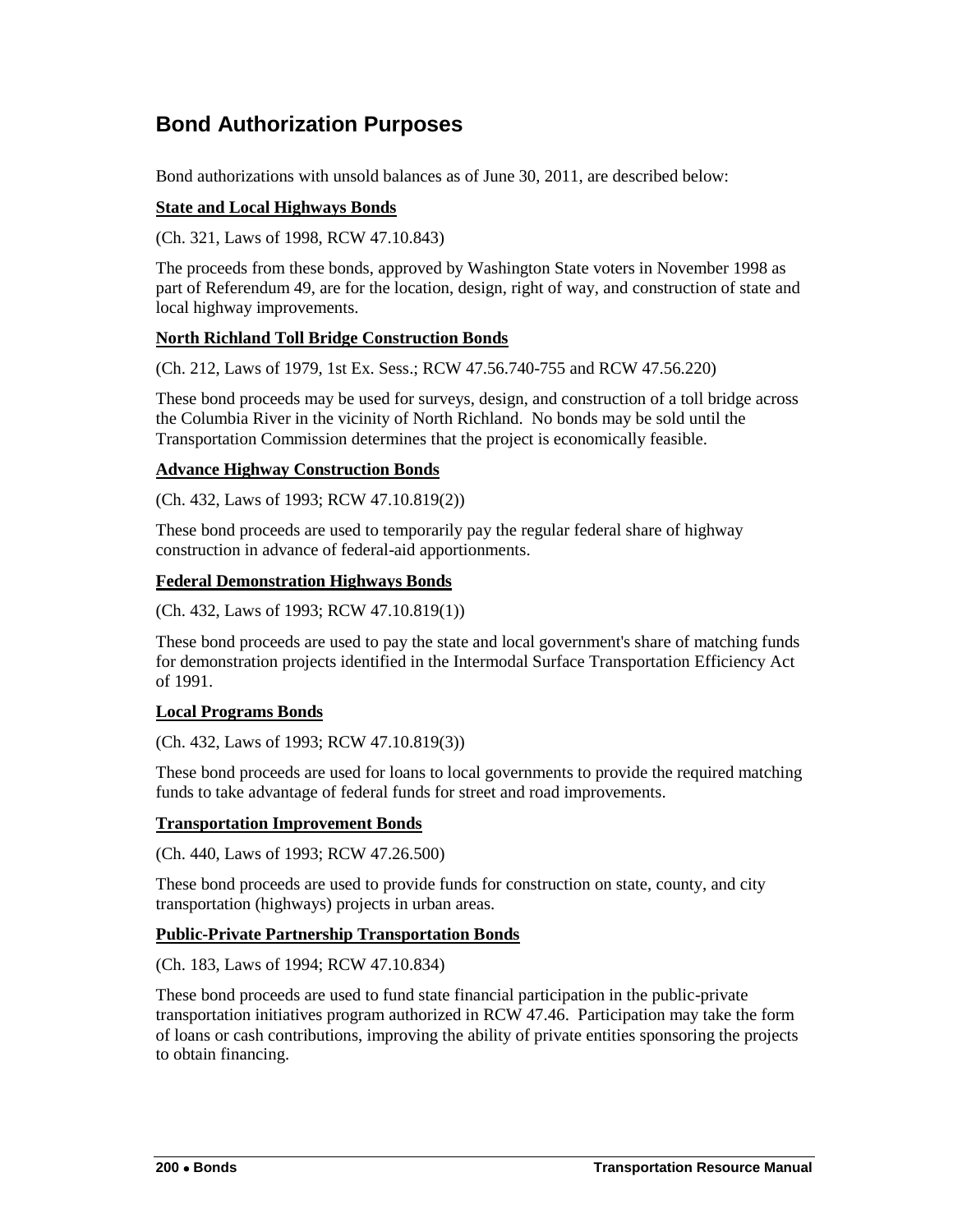#### **2003 Transportation Project Bonds**

(Ch. 147, Laws of 2003; RCW 47.10.861)

These bond proceeds are used to fund the location, design, right of way, and construction of selected projects or improvements that are identified as 2003 transportation projects or improvements in the omnibus transportation budget.

### **Multimodal Project Bonds**

(Ch. 147, Laws of 2003; RCW 47.10.867)

These bond proceeds are used to fund the planning, design, construction, reconstruction, and other necessary costs for transportation projects.

## **2005 Transportation Partnership Project Bonds**

(Ch. 315, Laws of 2005; RCW 47.10.873)

These bond proceeds are used to fund the location, design, right of way, and construction of selected projects or improvements that are identified as 2005 transportation partnership projects or improvements in the omnibus transportation budget.

### **Special Category C Bonds**

(Ch. 2, Laws of 1999; RCW 47.10.812)

These bonds are used to provide funds necessary for the location, design, right-of-way, and construction of state highway improvements that are identified as Special Category C improvements.

#### **State Route 520 Corridor Bonds**

(Ch. 472, Laws of 2009, RCW 47.10.879

These bonds are used to fund projects associated with the State Route 520 corridor projects.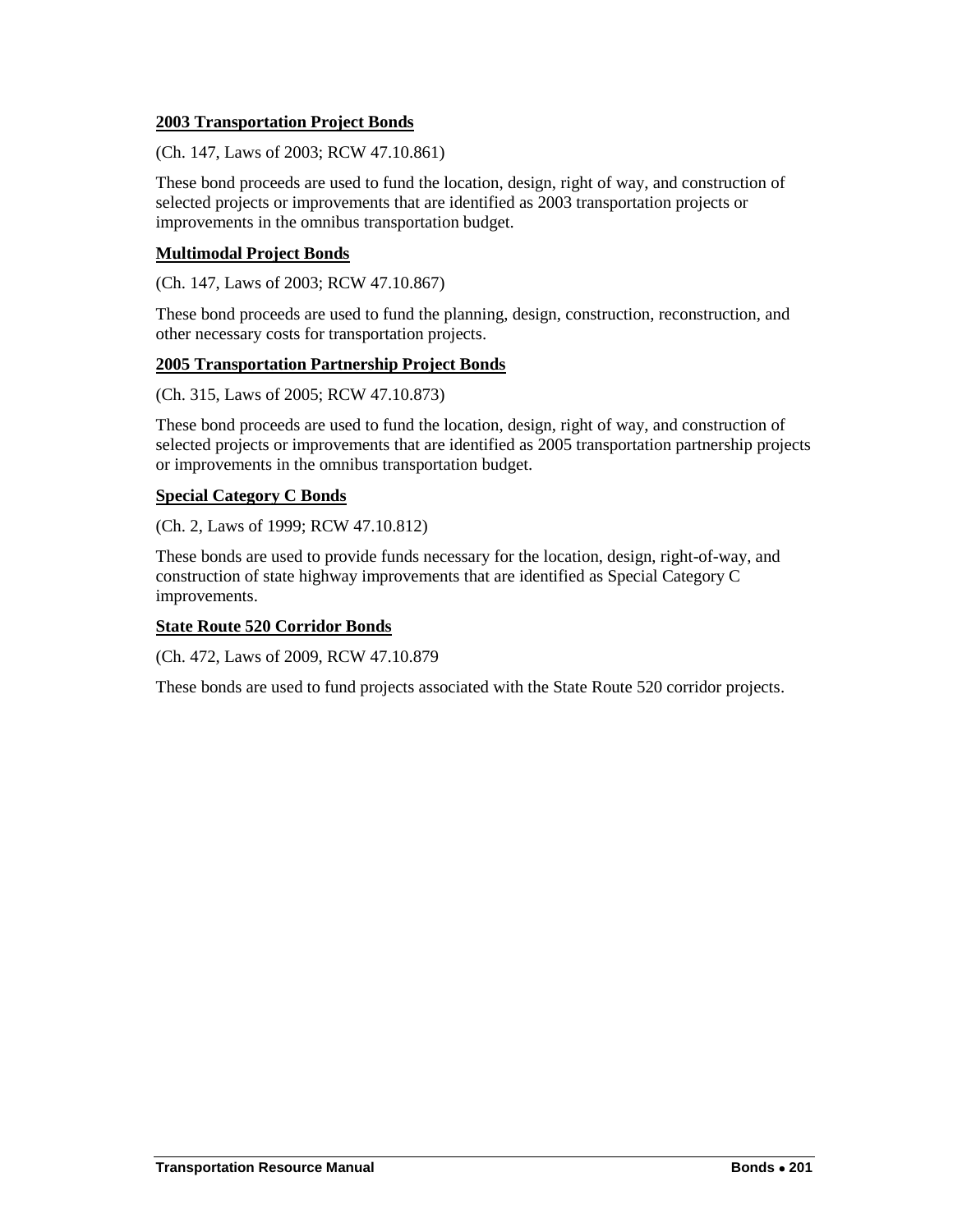# **Projected Bond Sales**

<span id="page-5-0"></span>As of July 1, 2009, there are expected to be approximately \$6.7 billion of authorized transportation bonds that have not yet been issued.

A significant amount of this transportation bond authority that has not been issued is from the 2003 and 2005 funding packages, which provided a total of \$8.5 billion for specified projects.

- \$1.4 million in transportation bonding authority remains from the 2003 funding package.
- \$4.5 million in transportation bonding authority remains from the 2005 funding package.

The plan below reflects the bond sale plan submitted with the Washington State Department of Transportation's 2009–11 biennial budget request and 16-year plan.

# **Projected Long-Term Bond Sales**

WSDOT 2011-13 Budget Submittal

| Dollars in Millions                                                  | 2011-13        | 2013-15   | 2015-17 | 2017-19 | 2019-21 | 10-Year Total  |
|----------------------------------------------------------------------|----------------|-----------|---------|---------|---------|----------------|
| State and Local Highways (R49)<br>2003 Transportation Projects       | 124.2<br>488.0 | 127.5     | 11.0    | 15.2    |         | 124.2<br>641.7 |
| 2005 Transportation Projects                                         | 1.611.0        | 975.0     | 356.0   | 63.5    | 26.0    | 3.031.5        |
| Multimodal Transportation Projects                                   | 70.0           | 3.0       |         |         |         | 73.0           |
| State Route 520 Corridor Projects<br>Bond Sale Plan to be Determined |                |           |         |         |         |                |
| <b>Total Projected Bond Sales</b>                                    | \$2.293.2      | \$1.105.5 | \$367.0 | \$78.7  | \$26.0  | \$3,870.4      |

 $\mathbf{I}$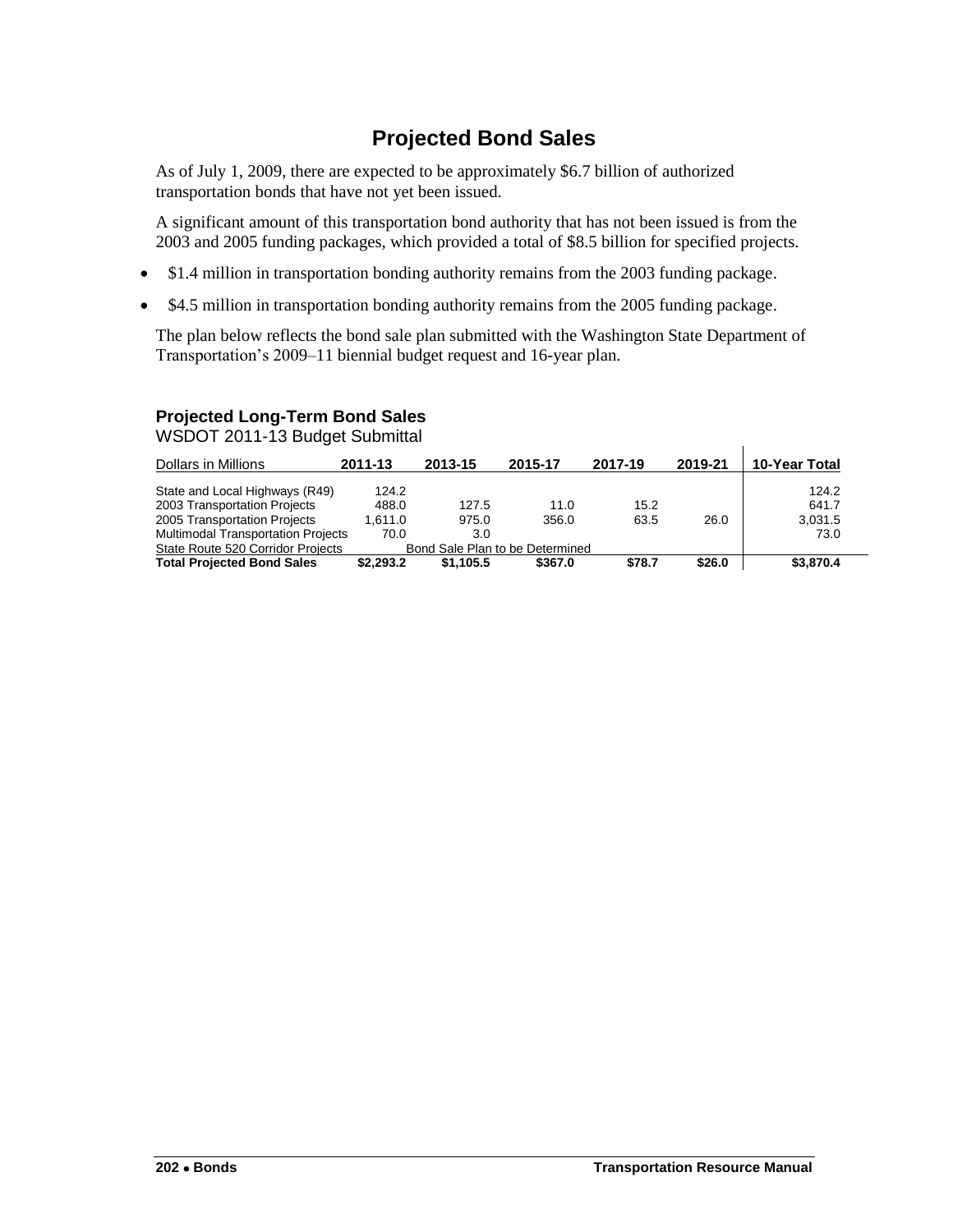# **Debt Service on Motor Fuel Tax Bonds**

<span id="page-6-0"></span>Debt service is the periodic payment of principal and interest on a bond.

- Debt service is the first obligation on gas tax collections.
- Transportation bonds are typically issued as 25 or 30-year debt.
- The State Treasurer is authorized to refinance original issues of bonds. Refunding prior bond issues reduces total debt service requirements and achieves budgetary savings over the remaining term of the bond.
- The following chart shows debt service requirements on existing and projected bond sales through 2030, based upon the bond sale plan submitted with the Washington State Department of Transportation's 2011–13 biennial budget request. SR 520 Corridor debt service is excluded from this chart, as the bond sale plan is still under development.

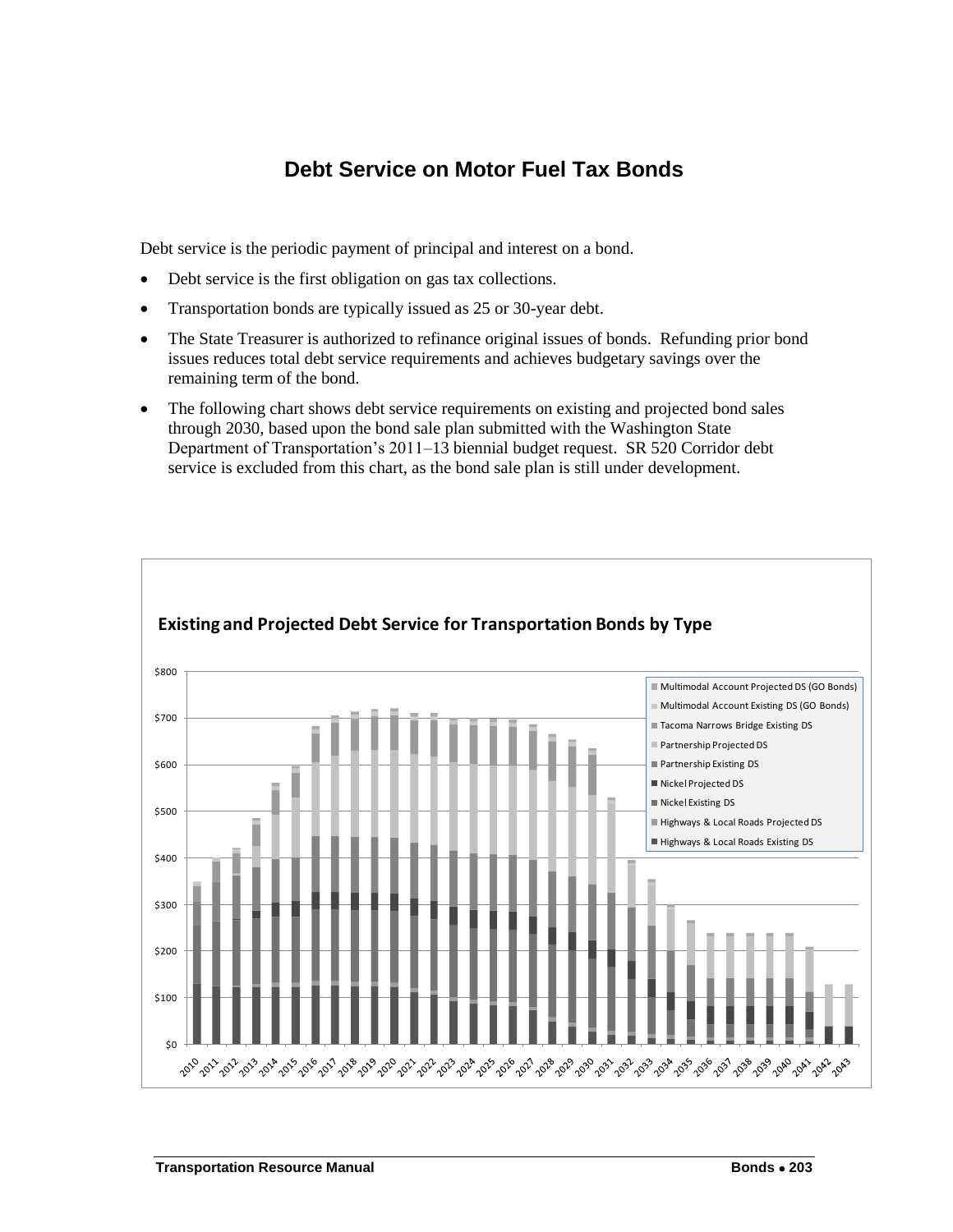

<span id="page-7-0"></span>**Debt Service as a Percent of the State's Overall Share of the Gas Tax**

- State motor fuel taxes include distributions to the Motor Vehicle Account, Puget Sound Ferries Capital Construction Account, Puget Sound Ferry Operations Account, Special Category C Account, 2003 (Nickel) Account, and Transportation Partnership Account.
- Assumes bond sale plan submitted with WSDOT's 2011-13 Biennial Budget Request.
- Excludes debt service on bonds used to finance the Tacoma Narrows Bridge and the SR 520 Corridor Project.